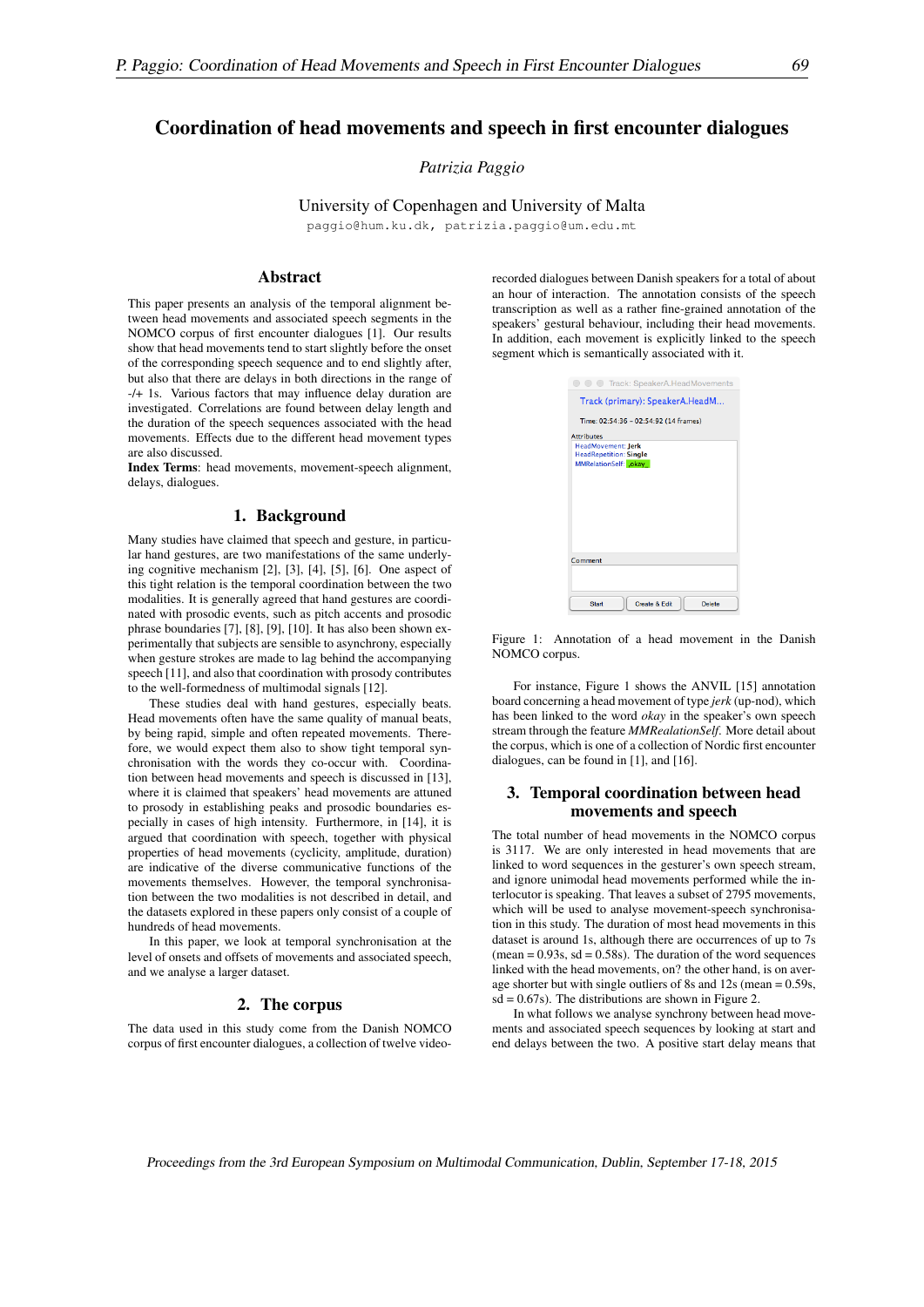

Figure 2: Distributions of the durations of head movements (above) and associated speech sequences (below).

speech onset follows movement onset, in other words that the head movement starts before the associated speech. A positive end delay, on the other hand, means that speech offset follows movement offset, in other words that the head movement ends before speech does.

On average, in our data head movements tend to start 0.05s before the onset of the associated speech sequence  $(sd = 0.40s)$ , and to end  $0.28s$  after its offset (sd =  $0.64s$ ). The histograms in Figure 3 show that in more than 2500 cases (out of the total 2795), delays range between -0.5 and 0.5, and that about 1750 delays are actually positive delays in the range 0 to 1, meaning that in almost two thirds of the cases head movements start before the corresponding speech. Looking at the end delays, on the other hand, we see that slightly more than 1800 are distributed in the range -1 to 0, meaning that in almost two thirds of the cases, the head movement ends up to 1s after speech offset. To have an intuition of what a one second delay means, we can compare it with the mean word duration in the whole NOMCO corpus, which is 0.21s, or the mean length of a linked speech sequence in the dataset, which is as we saw 0.59s. It can also be mentioned that in the already cited study in [11] it is found that subjects are sensible to asynchrony of as little as

0.2 seconds if a gesture lags behind speech, whereas in[12] it is claimed that subjects react to gesture-speech misalignments of at least 0.5 seconds. Thus, a delay of 1s is not negligible, in that it corresponds to four words, or two speech sequences.



Figure 3: Start and end delays in the NOMCO corpus. In histogram A, bars to the left of zero (negative) correspond to speech preceding the onset of the corresponding movements, and those to the right to speech onset following movement onset. In histogram B, bars to the left of zero count speech ending before, and those to the right speech ending after movement offset. Histogram bins correspond to intervals of half a second.

In the remainder of the paper we will discuss a number of factors which may have an influence on the polarity and duration of the delays.

#### 3.1. Delays in the individual conversations

Some variation can be observed in the individual conversations. In the top graph of Figure 4, which shows means and confidence intervals for start delay duration in the various files, we see that the mean delay duration varies from 0.13 (file M2 M4) to -0.06 (file M6 F1). All the means relating to end delay duration in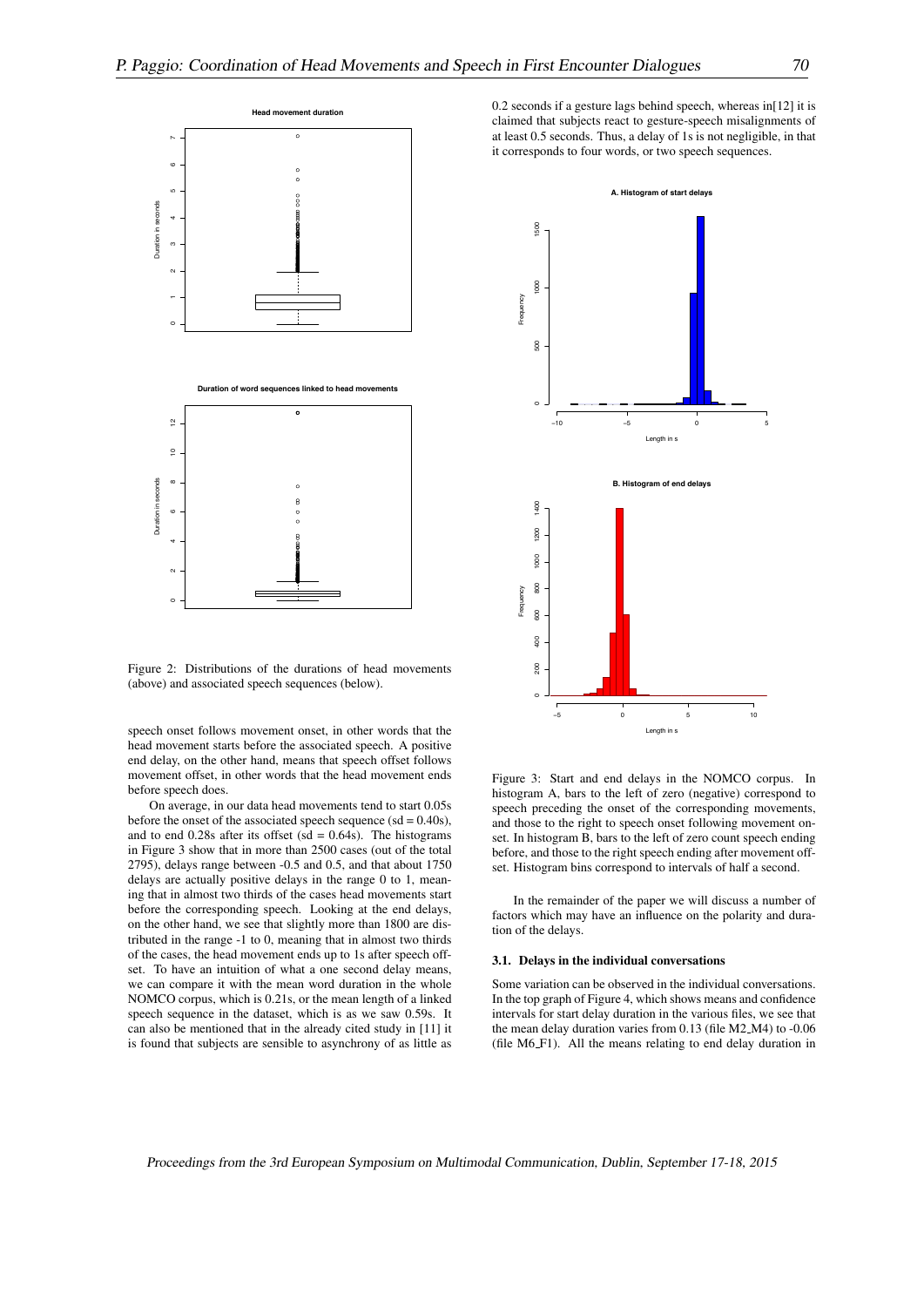

Figure 4: Duration of start and end delays in the twelve NOMCO conversations (means and confidence intervals).

the second plot of the same figure, on the other hand, are in the negative part of the chart (movement ending after speech) and vary from -0.07 (file M1\_M5) to -0.42 (file M6\_F1).

There is a very small but significant effect of conversation on start delay length (ANOVA, F(11,2783) = 3.958, p*<*0.001) and end delay length (ANOVA, F(11,2783) = 7.387, p*<*0.001). Only the differences between start delay duration in dialogue M6 F1 and seven of the other dialogues (F2 M4, F3 F6, F4 F1, F5 F2, F5 M3, M1 M5, and M2 M4) reach statistical significance (Tukey's HSD: p-values between *<* 0.05 and *<* 0.001). Looking at end delays, on the other hand, statistically significant differences are found between 14 of the pairwise comparisons, all of which involve either dialogue M1 M5 or M5 F3 (Tukey's HSD: p-values between *<* 0.05 and *<* 0.001).

#### 3.2. Delays and individual speakers

We also looked at whether speakers differed from each other in their delay durations (Figure 5). We found a very small but significant effect of individual speaker on start delay length (ANOVA, F(11,2783) = 2.633, p*<*0.001) and end delay length (ANOVA, F(11,2783) = 8.708, p*<*0.001). As far as start delay

duration is concerned, only the differences between speakers M4 and M1 on the one hand, and M4 and M6 on the other, reached significance, while 17 of the pairwise comparisons did when looking at end delays (Tukey's HSD).



Figure 5: Duration of start and end delays produced the twelve NOMCO speakers (means and confidence intervals).

#### 3.3. Delays and movement type

Start delay duration varies also depending on the type of movement (Figure 6), ranging on average between exact onset synchrony in the case of jerks (upnods) to an average positive delay of 0.12s in the case of waggles. None of the differences, however, reaches statistical significance. If we look at end delays, and leave out the category "Head Other", which collects cases of unclear movements, average duration varies between -0.13 for jerks to -0.54 for waggles. Head movement has in fact a small but significant effect on end delay duration (ANOVA,  $F(8,2785) = 11.36, p < 0.001$ . The significant pairwise differences are shown in Table 1.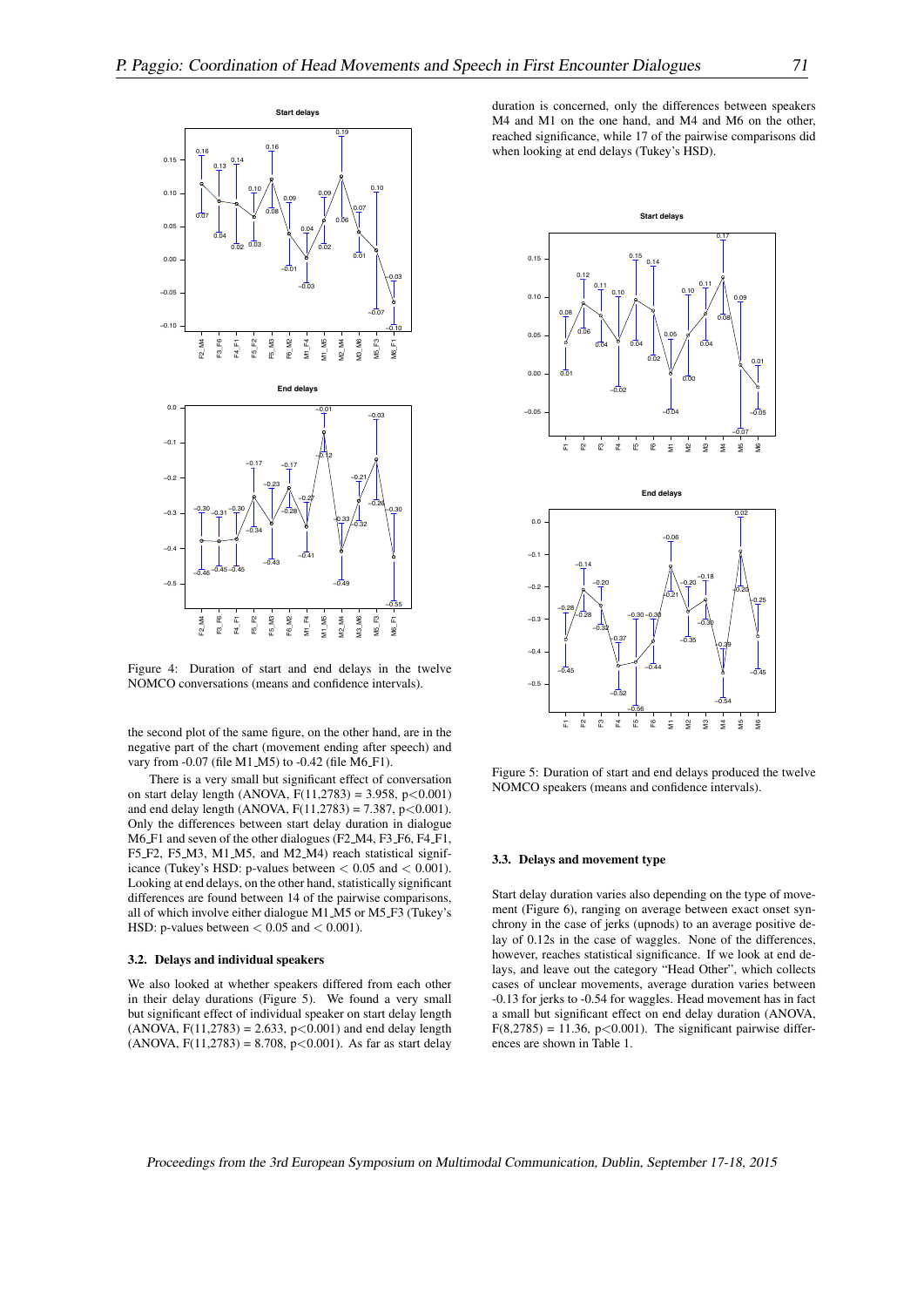

Figure 6: Start and end delays plotted against different head movement type (means and confidence intervals.)

#### 3.4. Effect of movement and speech sequence duration on delays

Finally, the relations between delay length and head movement duration on the one hand, and between delay length and duration of associated speech segments on the other, were also investigated. In both cases, log values were used to diminish the effect of outliers on the correlation coefficient. No correlation was found between delay length and the duration of the head movements. On the other hand, a moderate *negative* correlation can be observed between start delay length and the duration of the speech segments (Pearson's  $r = -0.57$ ), while a moderate *positive* correlation can be seen between end delay length and speech segment duration (Pearson's  $r = 0.40$ ). The corresponding plots can be seen in Figure 7. In general, this means that the longer the speech chunk associated with the head movement is, the later the head movement starts and the earlier it ends. Interestingly, the strength of both correlations varies depending on head movement type, as shown in Tables 2 and 3.

We see that there are movement types for which there is a strong correlation between delay and linked speech duration both at onset and offset (jerks, repeated nods) and movement

Table 1: *Significant differences between end delay mean values for different head movement types (Tukey's HSD)*

| Pairwise comparison      | p value    |
|--------------------------|------------|
| RepeatedNod-HeadBackward | < 0.001    |
| RepeatedNod-HeadForward  | < 0.01     |
| RepeatedNod-HeadOther    | ${<}0.001$ |
| RepeatedNod-Jerk         | < 0.001    |
| Shake-HeadBackward       | < 0.001    |
| Shake-HeadForward        | ${<}0.001$ |
| Shake-HeadOther          | < 0.001    |
| Shake-Jerk               | ${<}0.001$ |
| SideTurn-HeadOther       | < 0.001    |
| SingleNod-RepeatedNod    | < 0.001    |
| SingleNod-Shake          | < 0.001    |
| Tilt-HeadOther           | ${<}0.001$ |
| Waggle-HeadBackward      | ${<}0.01$  |
| Waggle-HeadForward       | ${<}0.01$  |
| Waggle-HeadOther         | ${<}0.001$ |
| Waggle-Jerk              | < 0.001    |
| Waggle-SingleNod         | ${<}0.001$ |
| Waggle-Tilt              | ${<}0.05$  |

Table 2: Pearson's r values showing correlation strength between start delay length and speech chunk duration related to different head movement types.

| Head Movement Type | . .<br>No. of cases | Pearson's r |
|--------------------|---------------------|-------------|
| <b>Jerks</b>       | 167                 | $-0.94$     |
| Repeated nods      | 327                 | $-0.73$     |
| Single nods        | 244                 | $-0.52$     |
| Side turns         | 417                 | $-0.50$     |
| Head other         | 199                 | $-0.45$     |
| HeadB              | 237                 | $-0.40$     |
| Tilts              | 455                 | $-0.34$     |
| <b>Shakes</b>      | 325                 | $-0.27$     |
| HeadF              | 338                 | $-0.25$     |
| Waggles            | 86                  | $-0.18$     |
| A 11               |                     | $-0.57$     |

Table 3: Pearson's r values showing correlation strength between end delay length and speech chunk duration related to different head movement types.

| Head Movement Type | No. of cases | Pearson's r |
|--------------------|--------------|-------------|
| <b>Jerks</b>       | 167          | 0.81        |
| Head other         | 199          | 0.65        |
| Tilts              | 455          | 0.60        |
| Repeated nods      | 327          | 0.57        |
| Single nods        | 244          | 0.42        |
| HeadF              | 338          | 0.36        |
| HeadB              | 237          | 0.33        |
| Side turns         | 417          | 0.25        |
| <b>Shakes</b>      | 325          | 0.16        |
| Waggles            | 86           | 0.03        |
| All                | 2795         | 0.40        |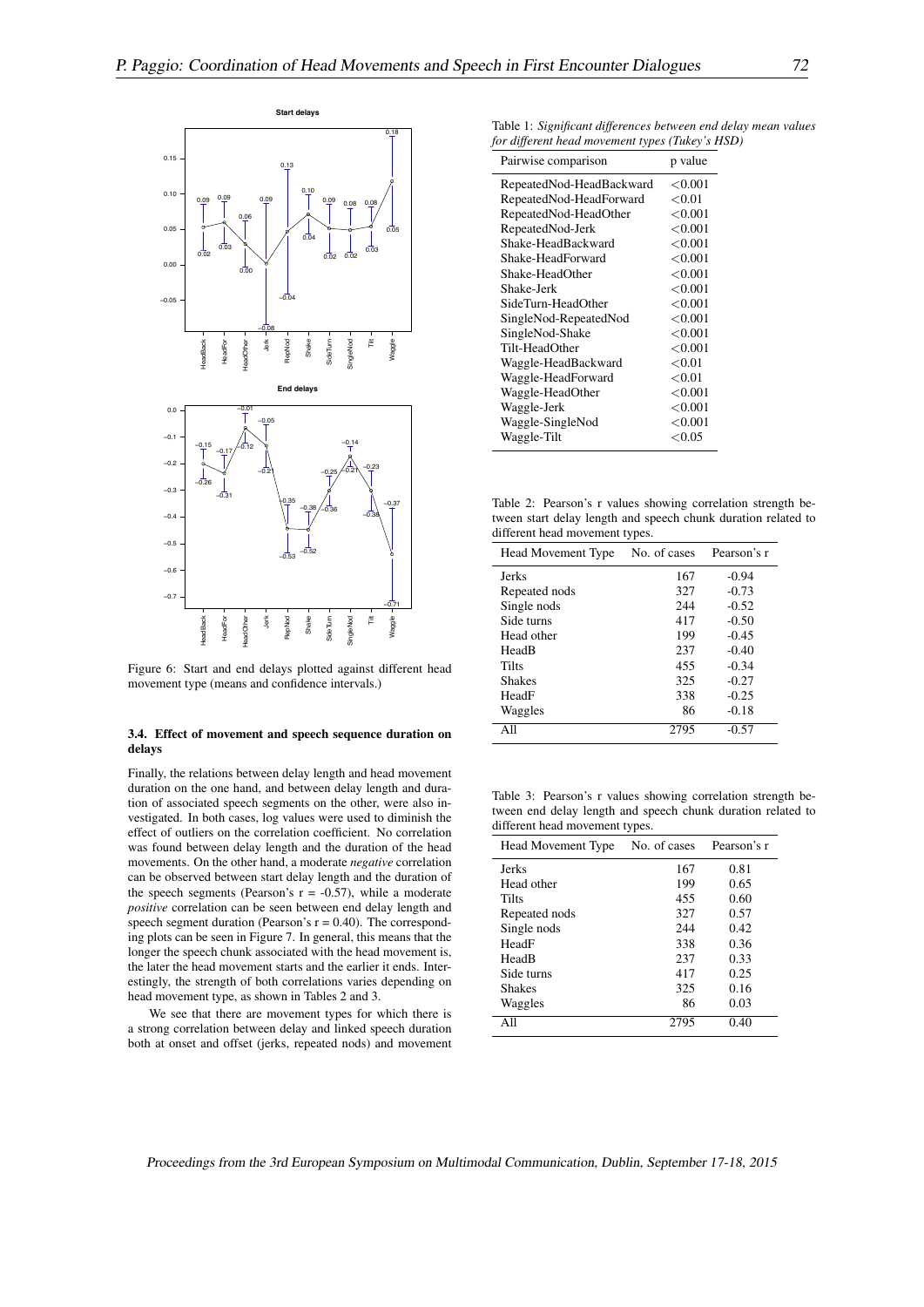

Figure 7: *Correlations between start delays and speech sequence duration (above), and between end delays and speech sequence duration (below). Log values are used.*

types for which the correlation is weak or non-existing at both ends (shakes, waggles). There are, however, also movement types that display a strong correlation between delay and linked speech duration only at onset (side turns, single nods), or only at offset  $(tilts)^1$ .

It is tempting to try to make sense of these differences in terms of the relative duration of the various movements, shown in Figure 8. Thus, jerks differ substantially from shakes and waggles both in terms of average duration and duration variance, for example, and they also behave differently in the correlations. Shakes resemble waggles, and likewise they behave very similarly as far as the correlations are concerned. On the other hand, side turns and tilts appear quite similar as far as duration is concerned, and yet they behave in different ways for what concern the correlation between delay and speech duration. In other words, although movement duration may have an effect on the way some head movement types and speech are



Figure 8: Head movement duration plotted against head movement type.

temporally coordinated, other factors are certainly at play. Examples might be the different kinetic properties of the various movement types, and the alignment between movement strokes and prosodic accents.

## 4. Conclusion

In a general sense it can be claimed that head movements are temporally synchronised with the associated speech sequences both at movement onset and offset. However, there are delays in both direction in the range of -/+ 1s, which is not a negligible time lag if we consider that subjects have been shown to be sensitive to delays of 0.5s.

Small effects on such variance may be explained in terms of conversation or speaker specific differences. Movement type also has a small effect on the offset delays, where we saw that especially shakes and waggles are responsible for significant differences with respect to other movement types. But the clearest feature that was found in this study was the correlation between delay length and duration of linked speech sequences, which is negative in the case of onset delays, and positive in the case of offset delays. In general, the longer the speech sequence is, the later the movement starts, and the earlier it finishes. This, in turn, can be interpreted as a general tendency for the overlap between head movement and speech sequence to be maximised.

This general pattern, however, varies depending on the movement type, with some types showing a more systematic adherence to the general tendency than others. While these differences seem to be related to the internal duration of the head movement in some cases (jerks, shakes, waggles), duration alone cannot explain the different behaviours of other movement types (e.g. nods, tilts and side turns). A more precise characterisation of the synchronisations patterns for these movement types probably needs to take into account the alignment between movement stroke and prosodic peak, or kinetic features such as amplitude and intensity.

We believe these results are interesting not only in their own right, but also in the context of development of speech production models involving different motional modalities.

<sup>&</sup>lt;sup>1</sup>The 'Head other' category also shows a strong correlation between end delay and speech offset. However, it is not clear what movement types are grouped in this class.